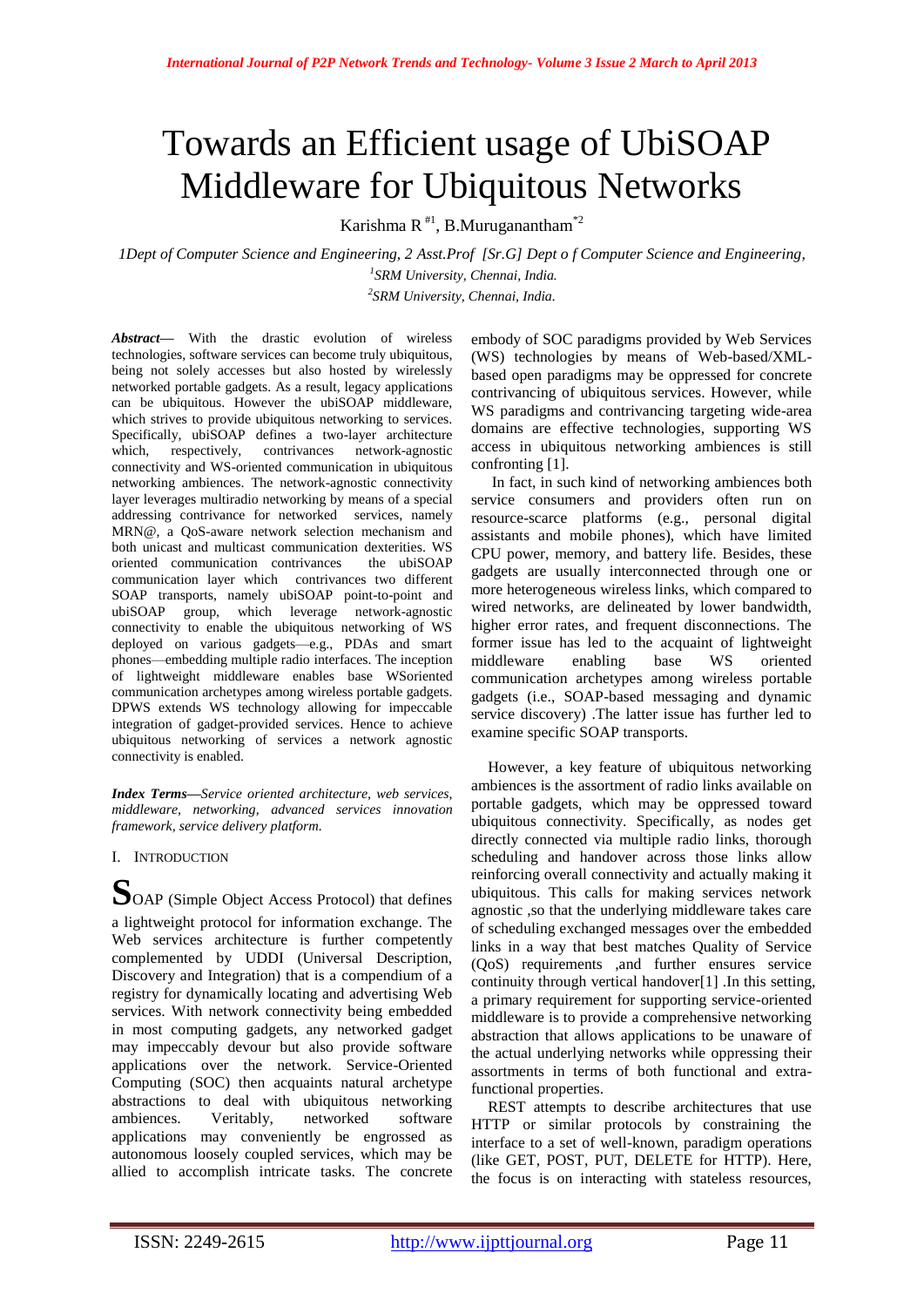rather than messages or operations. Clean URLs are tightly associated with the REST concept. An architecture based on REST can use WSDL to describe SOAP messaging over HTTP, can be implemented as an abstraction purely on top of SOAP (e.g., WS-Transfer), or can be created without using SOAP at all.

# II. UBISOAP METHODOLOGY

Two wireless portable gadgets with the radio interface will be created, radio interface is nothing but how many network connectivity available for the gadget. For each radio interface have to assign the ID. Network agnostic connectivity provided to manage the multiradio networking. UbiLET layer is registered with Wi-Fi and Bluetooth multiradio networking. Network agnostic connectivity layer offers two types of communication asynchronous multicast and synchronous unicast between UbiSOAP sender and receiver. Consider the two wireless gadgets; A gadget can access the services hosted only in the networks it belongs to (service provider and consumer should be directly reachable to each other). If the gadget wants to access the services hosted in other network (to which it does not belong to). In order to access the service hosted in other network, overlay network concept is acquainted in UbiSOAP, which is able to bridge the heterogeneous network .A bridge gadget is found, which is present in both the networks. The ubiSOAP point-to-point transport is a connectionoriented transport for supporting communication between a service consumer and a service provider. The ubiSOAP group transport is a connectionless transport for one-way communication between multiple peers in multinetwork configurations. The ubiSOAP group transport interacts with the networkagnostic connectivity layer to send group messages based on an MRN addressing identifying the group, and with the SOAP engine to deliver the group's messages to the registered services When both the client and the service simultaneously change the complete set of IP address associated to their MRN addressing (and no direct link exists) the session will break and the client needs to perform a service discovery.

Various SOAP engines have been implemented to improve memory and CPU usage of resourceconstrained gadgets. SOAP message compression improves the bandwidth requirement of SOAP communication by compressing the XML text in binary data at the expense of CPU usage and latency. The processing overhead of SOAP messages, associated with the handling of header and body parts, still affects performance of resource-scarce gadgets and unaware of the actual underlying networks application with less performance on QoS.

To effectively enable mobile WS and related wireless SOAP, ubiSOAP comprehensively oppresses the ubiquitous networking ambience by dealing with multiradio networking on the mobile gadget. A feature

actually enables ubiquitous networking and in particular overcoming the nodes mobility through vertical handover across networks. This allows for tuning network usage according to application requirements. Reinforcing overall QoS by enabling the ubiquitous networking of WS deployed on various gadgets—e.g., PDAs and smart phones—embedding multiple radio interfaces.

#### III. UBISOAP ARCHITECTURE



The ubiSOAP communication middleware aims at effectively oppressing the diverse network technologies at once in order to create an integrated multiradio networking ambience, hence offering network-agnostic connectivity to services [1].

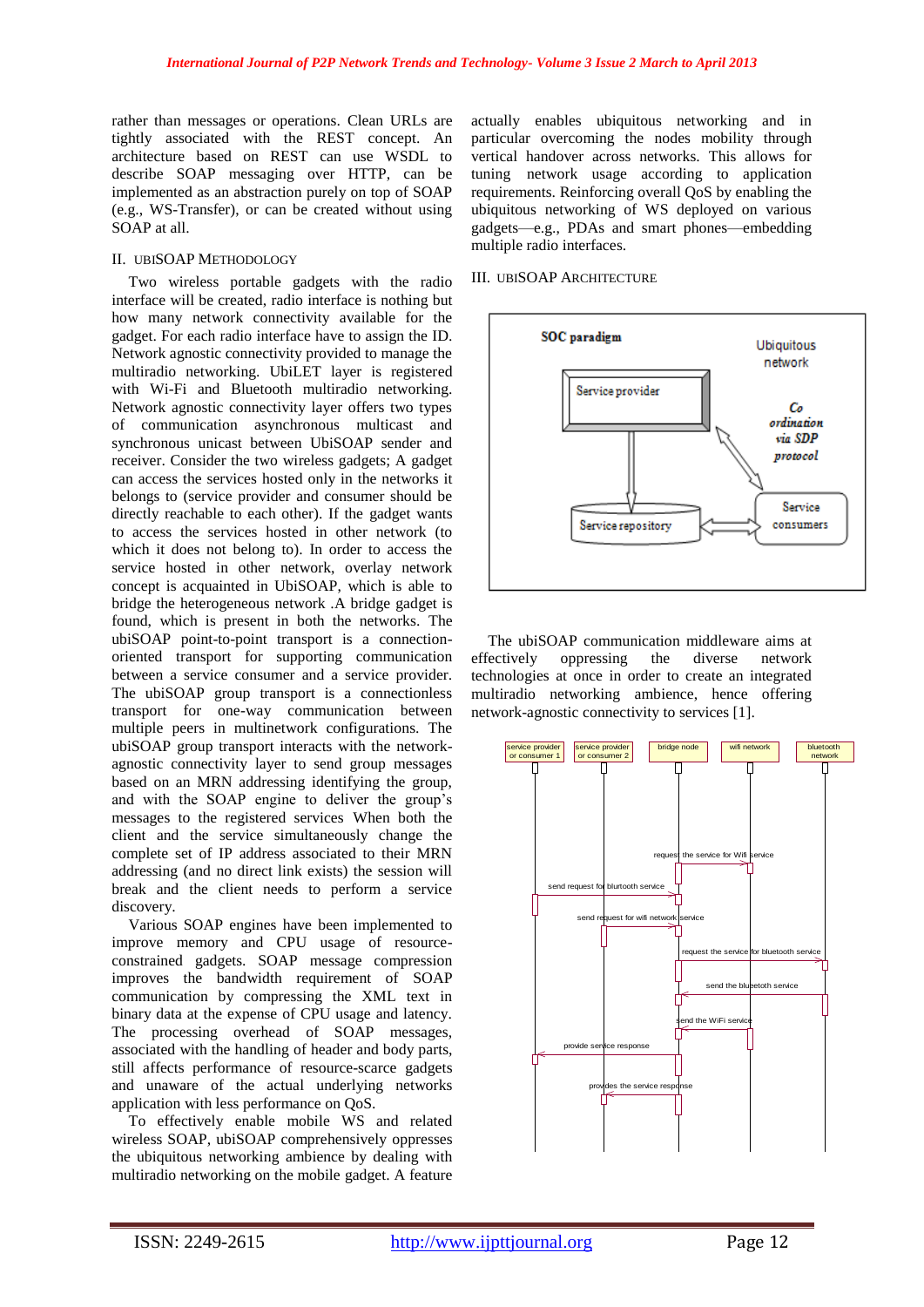

Fig. 1 ubiSOAP service oriented middleware in ubiquitous networking



Fig. 2 ubiSOAP communication performance evaluation and the QOS

### IV.RELATED WORK

Jens Schmutzler1, Ulrich Bieker2, Christian Wietfeld1" Network-centric Middleware supporting dynamic Web Service Deployment on heterogeneous Embedded Systems:", [2] The main emphasis on middleware functionality is kind of different. Prevailing points in this scenario are set around reliability and security issues of the chosen communication channel and additionally around dynamicity and mobility of all involved end-users. In order to respect the mobility of the diabetes patients the middleware has to handle interface handovers depending on the currently available network types and depending on customized interface metrics. The dynamicity of this scenario refers to the possible churn rate of mobile gadgets and their services. Service discovery mechanisms ensure that all information regarding a joining or leaving gadget is properly propagated within the entire network. All these requirements are met by the MORE middleware by offering a base level of generic services, which help to counter those issues in an efficient way from the developer's perspective.

Deploying DPWS on top of an OSGi platform is a feasible approach in order to bring the Web Services world to the embedded systems domain in an efficient manner. Both time and effort needed for development and deployment of services on embedded platforms are significantly reduced. Besides the dynamic management of services through the OSGi platform contrivance a profound basis for resource management reinforcements on Java-based embedded gadgets which still needs some more elaboration. Future work will focus on this topic and further reinforcements for the developer's perspective are planned which shall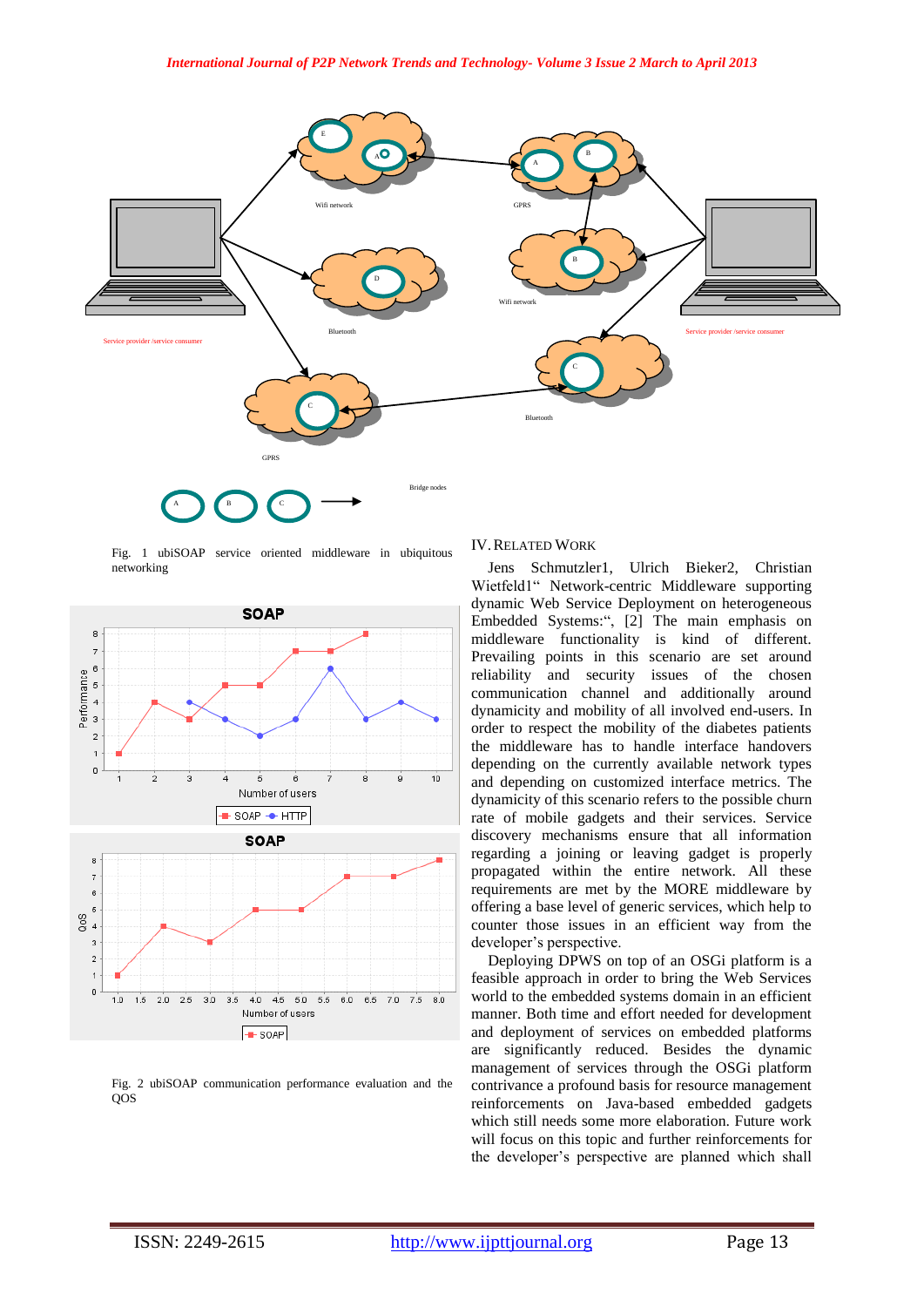simplify the integration and chaining of the generic set of base level services provided by the middleware.

Mauro Caporuscio, Damien Charlet ,Valerie Issarny," Energetic Performance of Service oriented Multiradio Networks: Issues and Perspectives":Still, network connection on the terminal should not only be entrenched according to local network quality and bandwidth requirement for the specific connection. Performance of networked software usage, in terms of energy consumption, depends on the set of local connections already open due to the non-negligible base energy cost associated with network interfaces [6]. Obviously, the energetic performance of the multi-radio network evolves as network connections are entrenched and closed on the terminal, possibly requiring adaptation over time. Also this does not solely concern the energetic performance on the given terminal but also the energetic performance of the wireless nodes in communication range. Furthermore, networking capabilities vary among nodes, as it cannot be assumed that all networked nodes embed the very same set of network interfaces and even if they do, they must agree on the networking mode and possibly network channel [1]. As a result, energyefficient multi-radio network management is still in its infancy, with several issues to be solved before it can be effectively deployed.

B3G networks combine multiple wireless networking technologies in order to benefit from their respective advantages and specifics. The increase in computing and communication capacities of portable gadgets, as well as their mass marketing, further allow envisaging the widespread deployment of multi-radio pervasive networks that compose the functionalities of the networked nodes, which range from base sensors/actuators to Internet servers. A user having a multi-radio capable gadget benefits from such a pervasive network by increasing the perimeter of reachable service providers, but this is at the expense of a higher network management complexity. This complexity, induced by the heterogeneity of the wireless technologies, should be hidden to the user and, to be effective, to the application (e.g., by a middleware solution).Veritably, making the network energy efficient is a key requirement of the pervasive computing vision since this increases the autonomy of nodes and thus services availability. This paper has more specifically focused on service-oriented multiradio networks, as we consider service-orientation as a prime enabler of the pervasive computing vision due to the openness of the computing ambience that it enables. The energetic performance of multi-radio networks is dependent upon the respective energetic performance of its constituting radio networks. Then, a trivial approach to making the network energyefficient is to choose the most energy-efficient radio link for each service session, provided the radio link meets the session's bandwidth requirements. However, such a solution does not account for the global energetic performance of the network, considering both concurrent network accesses on the terminal and network usage on peers. Formal modeling of the properties of energy efficient service-oriented multiradio networks enables us to show that the problem is NP-hard and thus requires a careful approximation. Dynamic configuration of energy-efficient serviceoriented multi-radio networks is part of future work in the context of the PLASTIC project. We specifically aim at developing a middleware-layer solution, closely coupled with the lower network layers for the sake of effectiveness. We further aim at a decentralized solution due to the high dynamics of the networking ambience.

Guido Gehlen, Fahad Aijaz, Bernhard Walke," Mobile Web Service Communication over UDP" [4]. A Web Service based Middleware for mobile application is a promising platform to enable a platform independent way of distributed computing and to accelerate the application development for mobile gadgets. Acquaint the overall architecture of the developed Web Services based middleware. Fundamental features of this middleware are additional protocol bindings, policy driven object monitors, and support for future Plug-and-Play services in ad-hoc networks. In all three extensions, the use of UDP is a natural choice. UDP contrivances an unreliable transmission of message, which is used to send out real time data, such as real-time events, or probe messages. Real time messages have to be transmitted as fast as possible to ensure their relevance at receive time. A retransmission of such messages would be unnecessary, since they get obsolete in the meanwhile. Probe messages have to be sent to a broadcast address or to a multicast group. UDP enables broadcast and multicast communication.

Robert A. van Engelen and Kyle A. Gallivany, "The gSOAP Toolkit for Web Services and Peer-To-Peer Computing Networks:", [5] A number of distributed computing infrastructures embraced Java as the programming language of choice. Java has many features that make it desirable for distributed computing. Java's low performance can sometimes be increased through proprietary packages and compilation techniques. SOAP applications exploit a wire-protocol (typically HTTP) to communicate with Web Services to retrieve dynamic content. For example, real-time stock quote information of a stock portfolio can be graphed on the display of a cell phone or can be analyzed within a spreadsheet program running on a desktop computer. This allows real-time "what-if" scenarios and enables the development of agents that access real-time information. Other examples are the visualization of factory processes on PDAs, control and visualization of large-scale simulations from a desktop computer, the sharing of laboratory results using cell phones, remote database access, and science portals.

Stephen Paul Wade, "An Investigation into the use of the Tuple Space Paradigm in Mobile Computing Ambiences" Portable and hand-held computers have